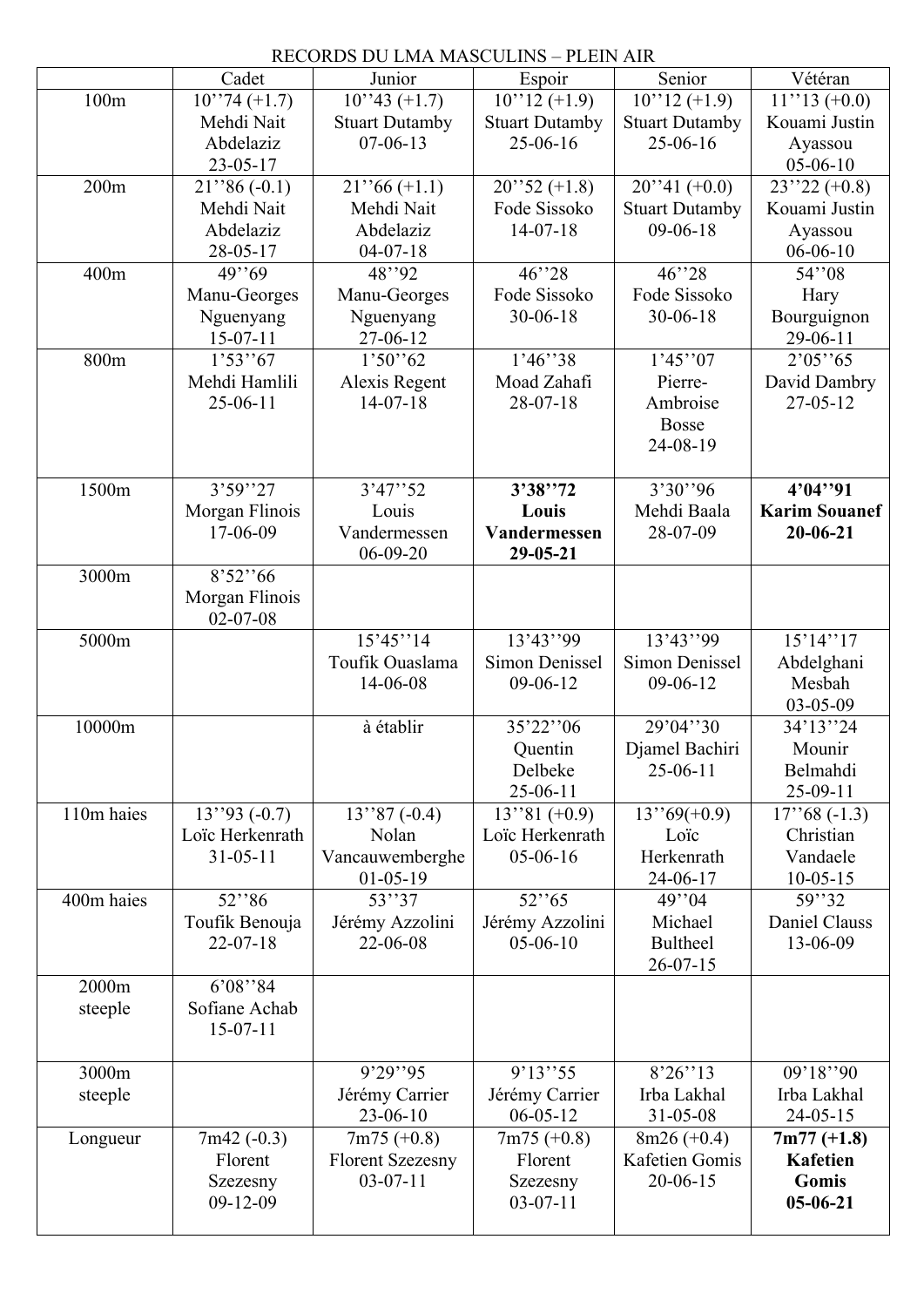| Triple saut           | $14m19 (+0.0)$<br>Mathieu Tshani<br>Kabwakantanda                     | 14m81(i)<br>Mathieu Tshani<br>Kabwakantanda                                 | $15m41 (+1.9)$<br>Mathieu Tshani<br>Kabwakantanda                               | 16m28(i)<br>Adil Gandou<br>$01 - 03 - 20$                                         | $11m63 (+0.0)$<br>Christian<br>Vandaele                        |
|-----------------------|-----------------------------------------------------------------------|-----------------------------------------------------------------------------|---------------------------------------------------------------------------------|-----------------------------------------------------------------------------------|----------------------------------------------------------------|
| Hauteur               | 18-05-14<br>2m14<br>Mohammed-Ali<br>Banlahbib                         | $30 - 01 - 16$<br>2m14<br>Mohammed-Ali<br>Banlahbib                         | $07 - 07 - 18$<br>2m14<br>Mohammed-Ali<br>Banlahbib                             | 2m26<br>Mathias Cianci<br>$03-07-11$                                              | $24 - 05 - 15$<br>1m81<br>Christian<br>Vandaele                |
| Perche                | $27 - 01 - 18$<br>4m90<br>Jorg Vanlierde<br>$06 - 02 - 16$            | $27 - 01 - 18$<br>5m00<br>Jorg Vanlierde<br>$29 - 01 - 17$<br>$08-07-18$    | $27 - 01 - 18$<br>5m00<br>Jorg Vanlierde<br>$29 - 01 - 17$<br>$08-07-18$        | 5m20<br>Nicolas Morent<br>$21 - 02 - 09$<br>Emile<br>Denecker<br>$09-02-19$       | $01 - 06 - 13$<br>4m40<br>Nicolas Morent<br>$16-03-19$         |
| Poids                 | 17m57 (5kg)<br>Alexis Lepeuple<br>$07-10-17$                          | 17m40 (6kg)<br>Anthony Lepeuple<br>$11 - 02 - 17$                           | 16m44<br>Yanis Tournier<br>$27 - 05 - 17$                                       | 20m39<br>Gaetan Bucki<br>$04 - 03 - 11$                                           | 15m32<br>Eric Lepeuple<br>18-02-12                             |
| Javelot               | 74m48 (0.7 kg)<br>Jarne Duchateau<br>$20 - 07 - 13$                   | 74m21<br>Jarne Duchateau<br>$11 - 10 - 14$                                  | 75m49<br>Jarne Duchateau<br>$07 - 10 - 17$                                      | 75m49<br>Jarne<br>Duchateau<br>$07 - 10 - 17$                                     | 71m02<br>Lucas Leroy<br>$01 - 02 - 20$                         |
| Disque                | 48m49 (1.5 kg)<br>Alexy Lepeuple<br>19-06-16                          | 49m85 (1.75 kg)<br>Yannis Tournier<br>$24 - 06 - 16$                        | 61m09<br>Philip Milanov<br>$09 - 02 - 13$                                       | 67m26<br>Philip Milanov<br>$06 - 05 - 16$                                         | 40m82<br><b>Sebastien Poty</b><br>$17-06-11$                   |
| Marteau               | 73m63(5kg)<br>Farid Debab<br>$11 - 05 - 08$                           | 65m89 (6 kg)<br>Farid Debab<br>$26 - 10 - 08$                               | 65m25<br>Maxime<br>Peruzzo<br>$06-04-19$                                        | 65m25<br>Maxime<br>Peruzzo<br>$06-04-19$                                          | 56m80<br>Sebastien<br>Wibaut<br>$05-09-20$                     |
| Epreuves<br>Combinées | 7311 pts<br>Jorg Vanlierde<br>$17-07-16$                              | 7516 pts<br>Mateo Sossah<br>20-07-07                                        | 8044 pts<br>Mateo Sossah<br>$11-06-09$                                          | 8205 pts<br><b>Basile Rolnin</b><br>30-06-19                                      | 5143 pts<br>Christian<br>Vandaele<br>$01 - 06 - 13$            |
| 4 x 100m              | 43''70<br>Diatta-<br>Herkenrath-<br>Nguenyang-<br>Asselin<br>27-06-10 | 41''74<br>Moussiti Oko-<br>Nguenyang-<br>Herkenrath-<br>Dutamby<br>16-06-13 | 41"07<br>Gusto-<br>Dutamby-<br>Herkenrath-<br>Mombanga<br>$24 - 05 - 15$        | $40^{99}$<br>Nait Abdelaziz-<br>Sery-<br>Herkenrath-<br>Dutamby<br>$21 - 05 - 17$ | 45''75<br>Ayassou-<br>Bourguignon-<br>Rome-Sagna<br>13-05-17   |
| 4 x 200m              |                                                                       | 1'29"38<br>Vandaele-Nait<br>Abdelaziz-<br>Flamand-Prevost<br>$15 - 10 - 17$ | 1'29"38<br>Vandaele-Nait<br>Abdelaziz-<br>Flamand-<br>Prevost<br>$15 - 10 - 17$ | 1'28''61<br>Pinto-<br>Mombanga-<br>Napoleon-<br>Mbulu Ntoto<br>$02 - 07 - 14$     | 1'35"07<br>Bourguignon-<br>Rome-Ayassou-<br>Sagna<br>29-06-16  |
| 4 x 400m              |                                                                       | 3'44"43<br>Debruyne-<br>Bourahla-Looten-<br>Plancke<br>$05 - 10 - 14$       | 3'20''19<br>Canitrot-<br>Querin-<br>Zonnenberg-<br>Verbrugghe<br>26-10-08       | 3'12''90<br>Luvumbu-<br>Querin-<br>Verbrugghe-<br>Boudjemaa<br>$19 - 05 - 13$     | 3'51"64<br>Bourguignon-<br>Bogaert-Rome-<br>Clauss<br>16-06-19 |